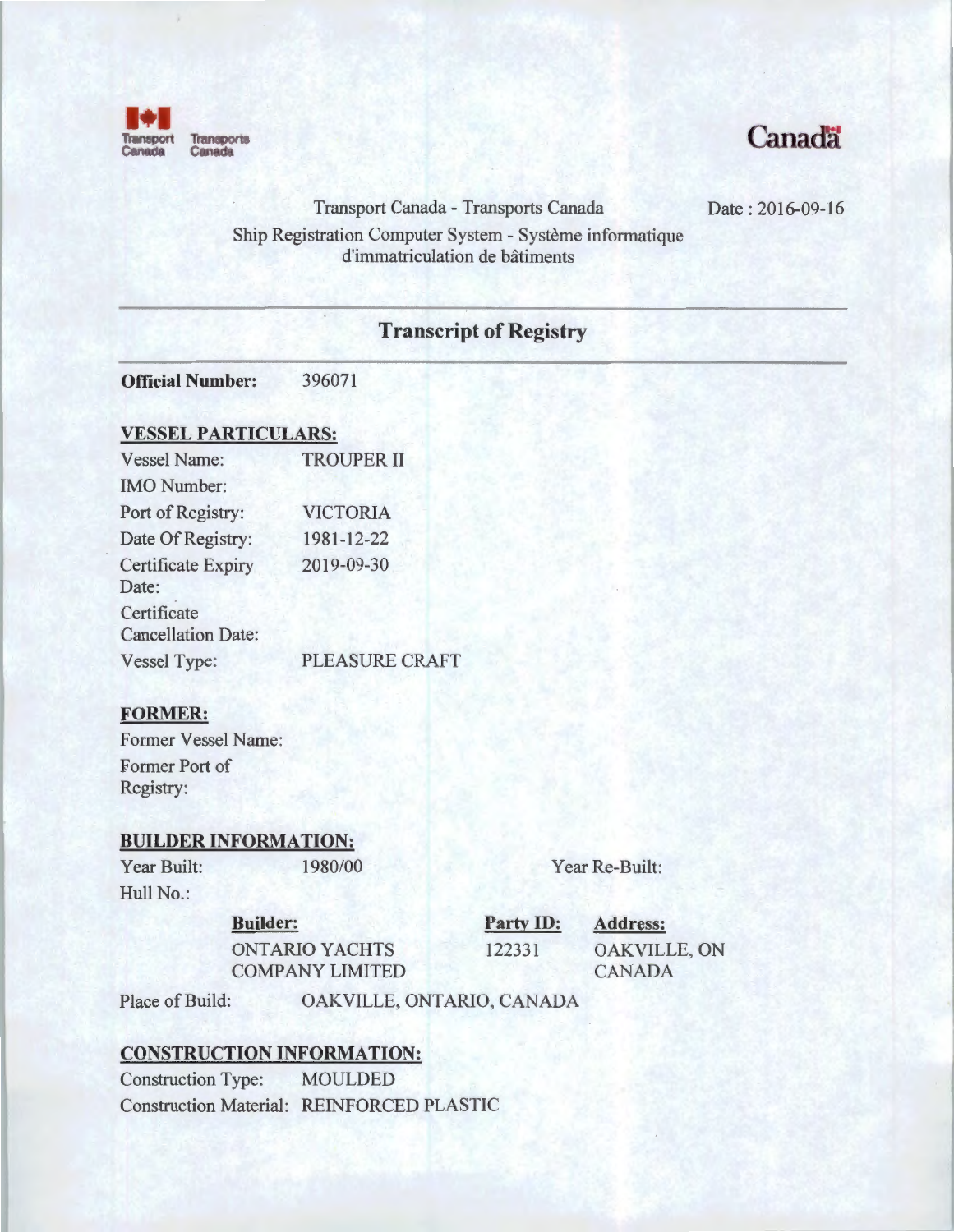## PARTICULARS OF PROPULSION:

Number of Engines: 1 Number of Boilers: Propulsion: AUXILIARY Engine Description: DIESEL Speed (Knots): 7 Unit/Brake Power: 15 BRAKE HORSEPOWER

> 30.38414 1.52911 28.85503

## DIMENSIONS

| Imperial               | <b>Metric</b> |
|------------------------|---------------|
| Length: 30.8999        | 9.4183        |
| <b>Breadth: 9.7001</b> | 2.9566        |
| Depth: 4.1001          | 1.2497        |
|                        |               |

## **TONNAGES**

| <b>Tons</b>            | <b>Cubic Meters</b> |
|------------------------|---------------------|
| Gross: 10.73000        | 30.38               |
| Deductions: 0.54000    | 1.52                |
| Net/Register: 10.19000 | 28.85               |
|                        |                     |

Measurement Method: TONNAGE

#### AIR CUSHION VEHICLE:

Model Designation: All Up Weight: KG

### OWNER(S)- Owners with the same seq. no. are joint owners

| <b>Seq-Shares Vessel Owner(s):</b> | <b>Party ID:</b> | <b>Address:</b>                                                         |
|------------------------------------|------------------|-------------------------------------------------------------------------|
| 1 - 64 JOHN THOMSON                | 28264            | 1034 THISTLEWOOD DR.<br>VICTORIA, BC<br><b>V8X 4T7</b><br><b>CANADA</b> |
| 1 - 64 CORA JEAN THOMSON           | 48411            | 1034 THISTLEWOOD DR.<br>VICTORIA, BC<br><b>V8X 4T7</b><br><b>CANADA</b> |